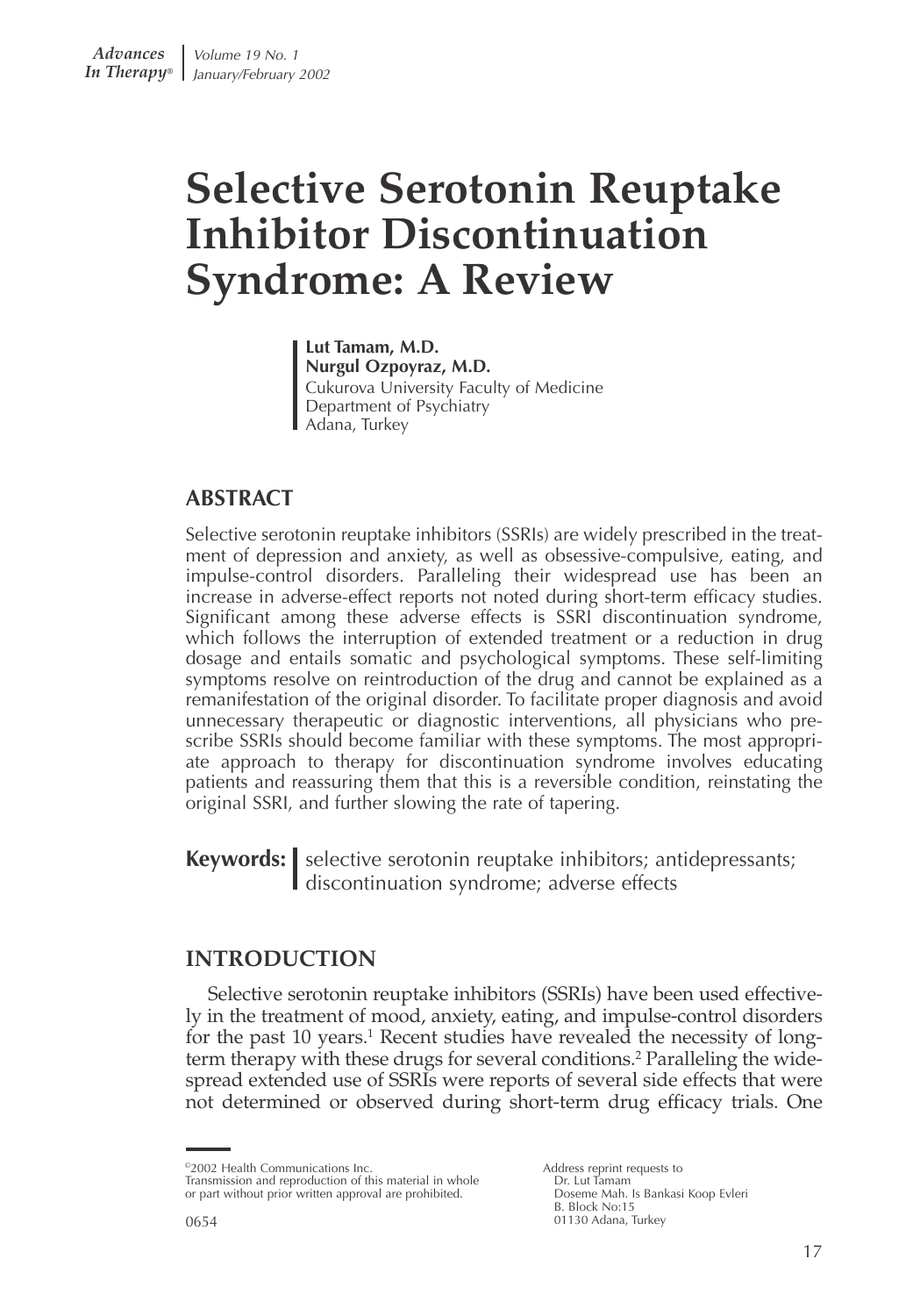such entity is SSRI discontinuation syndrome, which has drawn significant research interest in recent years.<sup>3-13</sup> Appearing at first in case reports,<sup>14-25</sup> this phenomenon has now been documented in an impressive number of controlled studies.3,4,6,7,12,26,27

Discontinuation syndrome comprises several characteristic signs and symptoms that follow the cessation or dose reduction of a drug.<sup>28</sup> These symptoms are generally self-limiting, resolve rapidly after recommencement of the drug, and cannot be explained by a recurrence of the disorder being treated. Antidepressant-related discontinuation symptoms were first reported for imipramine in 1959 and have since been identified with other tricyclic antidepressants (TCAs) and monoamine oxidase (MAO) inhibitors.29 The initial SSRI discontinuation syndrome was described for fluoxetine in 1988.<sup>30</sup> Subsequent case reports and large studies documented its occurrence with all other SSRIs, primarily paroxetine, $67,27$  as well as with psychotropic agents affecting the serotonergic system, such as venlafaxine,15 nefazodone, $21$  and mirtazapine.<sup>14</sup>

This paper reviews the epidemiology, clinical features, etiology, treatment, and compensation strategies of SSRI discontinuation syndrome.

#### **INCIDENCE AND PREVALENCE**

Although a class effect of SSRIs, discontinuation syndrome occurs most frequently with paroxetine (Table 1).<sup>12,26</sup> A recent meta-analysis<sup>6</sup> of all case reports and research published up to 1997 found that 30 of 46 cases (65%) were linked to paroxetine, compared with 8 (17%) for sertraline, 5 (11%) for fluoxetine, and 3 (7%) for fluvoxamine. The frequency of the syndrome ranged from 7.2% with SSRIs with a short half-life (paroxetine and fluvoxamine) to as low as 2.2% with SSRIs with a longer half-life (sertraline and fluoxetine).<sup>26</sup> Withdrawal reactions were 10 times more frequent with paroxetine than with sertraline and fluvoxamine and 100 times more frequent than with fluoxetine. In a controlled study of 220 patients, $11$  the incidence of an SSRI discontinuation syndrome observed in fluoxetine-treated patients (14%) was significantly lower than the pooled incidence for sertraline- (60%) and paroxetine-treated (66%) patients. Studies of citalopram were scarce in the literature because of the drug's relatively late availability in the US market; however, no clearcut discontinuation syndrome was observed in a small prospective pilot study of citalopram in 4 patients.<sup>31</sup> Another study<sup>14</sup> reported that withdrawal of citalopram had a low likelihood of causing a discontinuation syndrome. Overall assessment of these various incidence figures shows the highest rates of discontinuation syndrome with paroxetine withdrawal, the lowest with fluoxetine; this finding is consistent with most studies in this field. The high rate with paroxetine in one discussion, $<sup>1</sup>$ </sup> however (peak figure was 55% in that paper), is comparable to that reported for several TCAs and MAO inhibitors.

In contrast to high rates—up to 100%—reported in studies that specifically assessed SSRI discontinuation symptoms, clinical trial databases held by several pharmaceutical companies report few patients with these symptoms.<sup>1,8</sup> The discrepancy may be explained by the paucity of clinical trials specifically designed to investigate this phenomenon.1 Other reasons for the disparate results are the absence of a discontinuation phase in many trials; the failure of many drug trials to continue antidepressant treatment beyond 6 to 8 weeks, thereby limiting the likely occurrence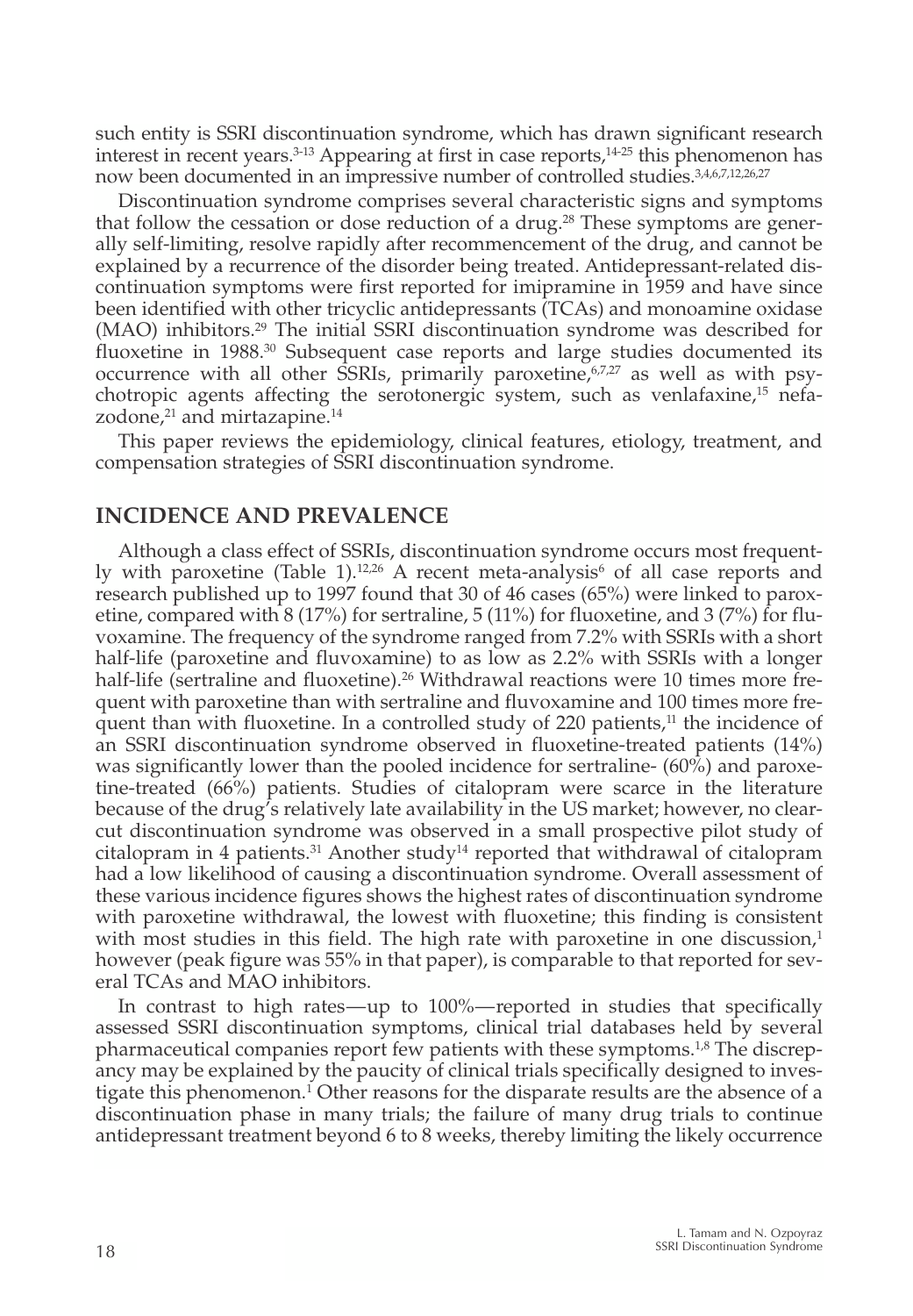of discontinuation symptoms after this period; the failure of patients to report the relatively mild clinical symptoms caused by discontinuation; and the spontaneous recovery within 3 to 5 days.

| <b>Generic Name</b>       | <b>Trade Name*</b>    | <b>How Supplied</b>                                          |
|---------------------------|-----------------------|--------------------------------------------------------------|
| Citalopram hydrobromide   | $Celexa^{TM}$         | $20$ -, 40-mg tablets                                        |
| Fluvoxamine maleate       | $Luvox^{\circledR}$   | 25-, 50-, 100-mg tablets                                     |
| Paroxetine hydrochloride  | $Paxil^{\circledR}$   | 10-, 20-, 30-, 40-mg tablets<br>Oral suspension (10 mg/5 mL) |
| Fluoxetine hydrochloride  | $Prozac^{\circledR}$  | 10-, 20-, 40-mg Pulvules <sup>®</sup><br>10-mg tablet        |
| Sertraline hydrochloride  | $Zoloft^{\otimes}$    | 25-, 50-, 100-mg tablets<br>Oral concentrate (20 mg/mL)      |
| Venlafaxine hydrochloride | $Effexor^{\circledR}$ | $25$ -, 37.5-, 50-, 75-,<br>100-mg tablets                   |
|                           | $Effexor®$ XR         | 37.5-75-, 150-mg<br>extended-release capsules                |
| Nefazodone hydrochloride  | Serzone <sup>®</sup>  | 100-, 150-, 200-, 250-mg tablets                             |
| Mirtazapine               | Remeron <sup>®</sup>  | 15-, $30-$ , 45-mg tablets                                   |

# **Table 1. Generic and Trade Names of Medications Associated With SSRI Discontinuation Syndrome**

\* Within the United States.

Celexa is a trademark of Forest Pharmaceuticals, Inc, St. Louis, Mo; Luvox is a registered trademark of Solvay Pharmaceuticals, Inc, Marietta, Ga; Paxil is a registered trademark of GlaxoSmithKline, Research Triangle Park, NC; Prozac is a registered trademark of Eli Lilly and Company, Indianapolis, Ind; Zoloft is a registered trademark of Pfizer Inc., New York, NY; Effexor and Effexor XR are registered trademarks of Wyeth-Ayerst Pharmaceuticals, Philadelphia, Pa; Serzone is a registered trademark of Bristol-Myers Squibb, Princeton, NJ; Remeron is a registered trademark of Organon Inc, West Orange, NJ.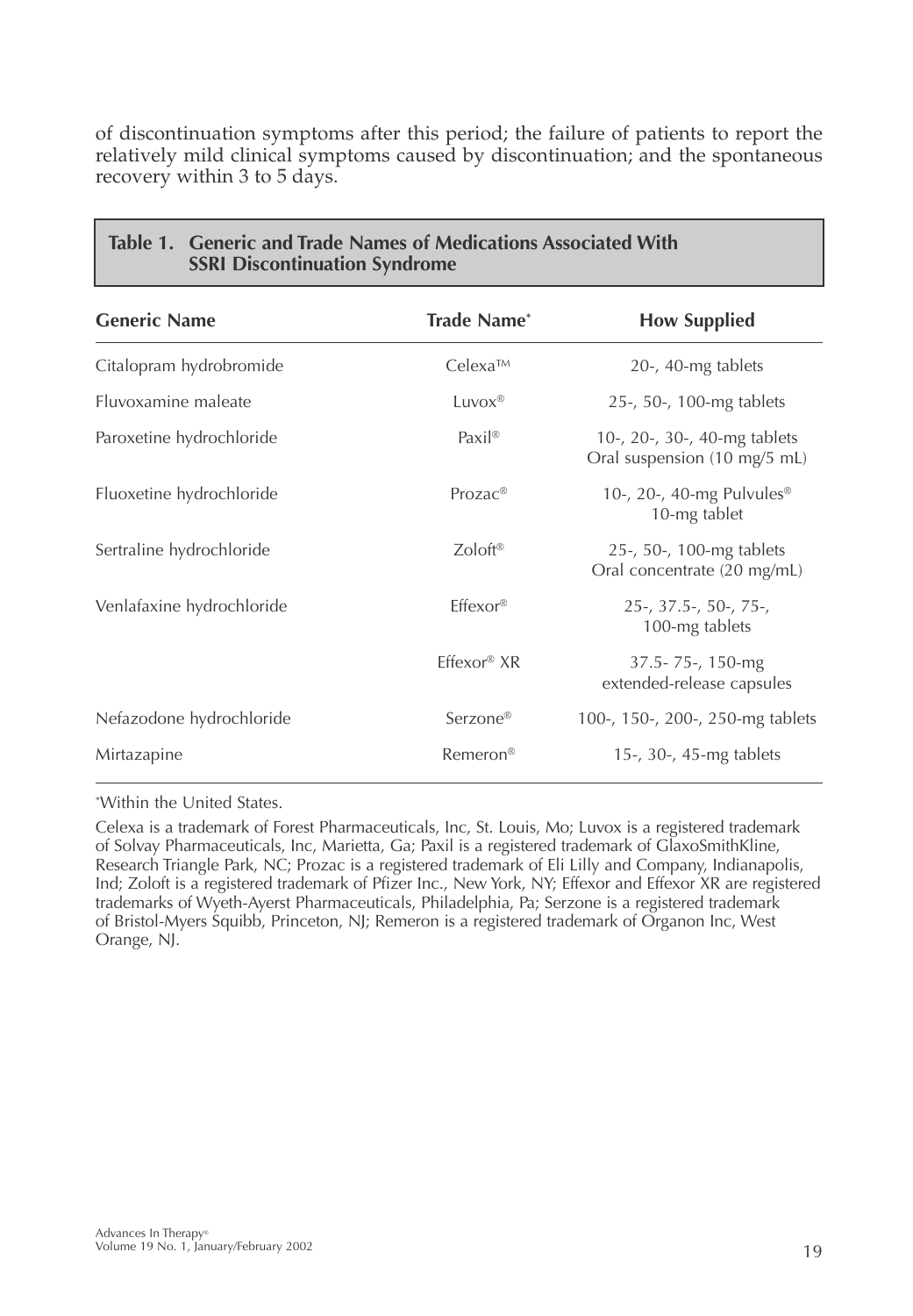## **CLINICAL SYMPTOMS**

Various studies have described SSRI discontinuation syndromes consisting of 10 to 53 physical or psychological symptoms.<sup>1,3,5,6,26</sup> The most common symptoms were dizziness, nausea/vomiting, headache, and lethargy.<sup>6,26</sup>

Over the past three decades, discontinuation syndromes also have been frequently reported with TCAs and MAO inhibitors.8 Symptoms of discontinuation from MAO inhibitors are generally more severe than those from SSRIs, with characteristic cognitive impairments and delirium. Also noted were psychosis, depression, thought disorders, mania, hypomania, agitation, aggressiveness, insomnia, and myoclonic jerks.<sup>9</sup>

TCA discontinuation symptoms have been classified into five main groups $32$ : (1) gastrointestinal and general somatic distress symptoms, eg, anxiety, agitation, muscle tension, nervousness, flu-like symptoms (fatigue, headache, sweating, myalgia), lethargy, nausea, vomiting, asthenia; (2) sleep disturbances, such as insomnia and excessive and vivid dreams; (3) movement disorders, eg, akathisia, parkinsonism, unsteady gait, abnormal movements of mouth and tongue; (4) behavioral activation, such as panic attacks, delirium, mania or hypomania; and (5) miscellaneous symptoms, such as cardiac arrhythmias. SSRI discontinuation syndrome includes these groups except for cardiac arrhythmias.<sup>1</sup> Three additional symptom clusters that follow SSRI termination which are not included in the TCA classification are (1) problems with balance (dizziness, ataxia, vertigo); (2) sensory abnormalities (electric shock–like sensations, paresthesia); and  $\overline{3}$  aggressive and impulsive behavior (suicide attempts, hoarding during discontinuation).

# **CLINICAL COURSE**

In the vast majority of patients, SSRI discontinuation symptoms occur within 1 to 3 days after cessation of treatment or reduction in dose.<sup>28</sup> Of 42 patients in one study, $681.3\%$  had onset of withdrawal symptoms within 1 to 3 days and 93.8% within 1 week; all patients were symptomatic within 2 weeks. In another study, $4$  a median of 2.1 days elapsed between cessation of treatment with paroxetine and onset of symptoms. Discontinuation symptoms with fluvoxamine reached their maximum on the fifth day after the last dose.<sup>5</sup>

In most cases, the discontinuation syndrome is mild and short-lived, even if untreated.<sup>9,26</sup> In a retrospective chart review of 171 patients,<sup>26</sup> symptoms persisted for a mean of 11.8 days after onset, with a maximum of 3 weeks, independent of the type of SSRI. In a recent meta-analysis<sup>6</sup> of 26 cases of spontaneous resolution,  $47.6\%$ of symptoms resolved in less than 1 week; in the remainder of the cases, symptoms lasted longer. One patient experienced a discontinuation syndrome lasting 13 weeks.<sup>18</sup> Five patients (3 taking paroxetine, 1 each taking fluoxetine and citalopram), between 29 and 49 years of age, all suffered prolonged neurologic symptoms (nocturnal twitching, irritability, paresthesia, myoclonic jerks) for as long as 18 months after discontinuing their medication.19 These cases of prolonged SSRI discontinuation syndromes are unique in the literature.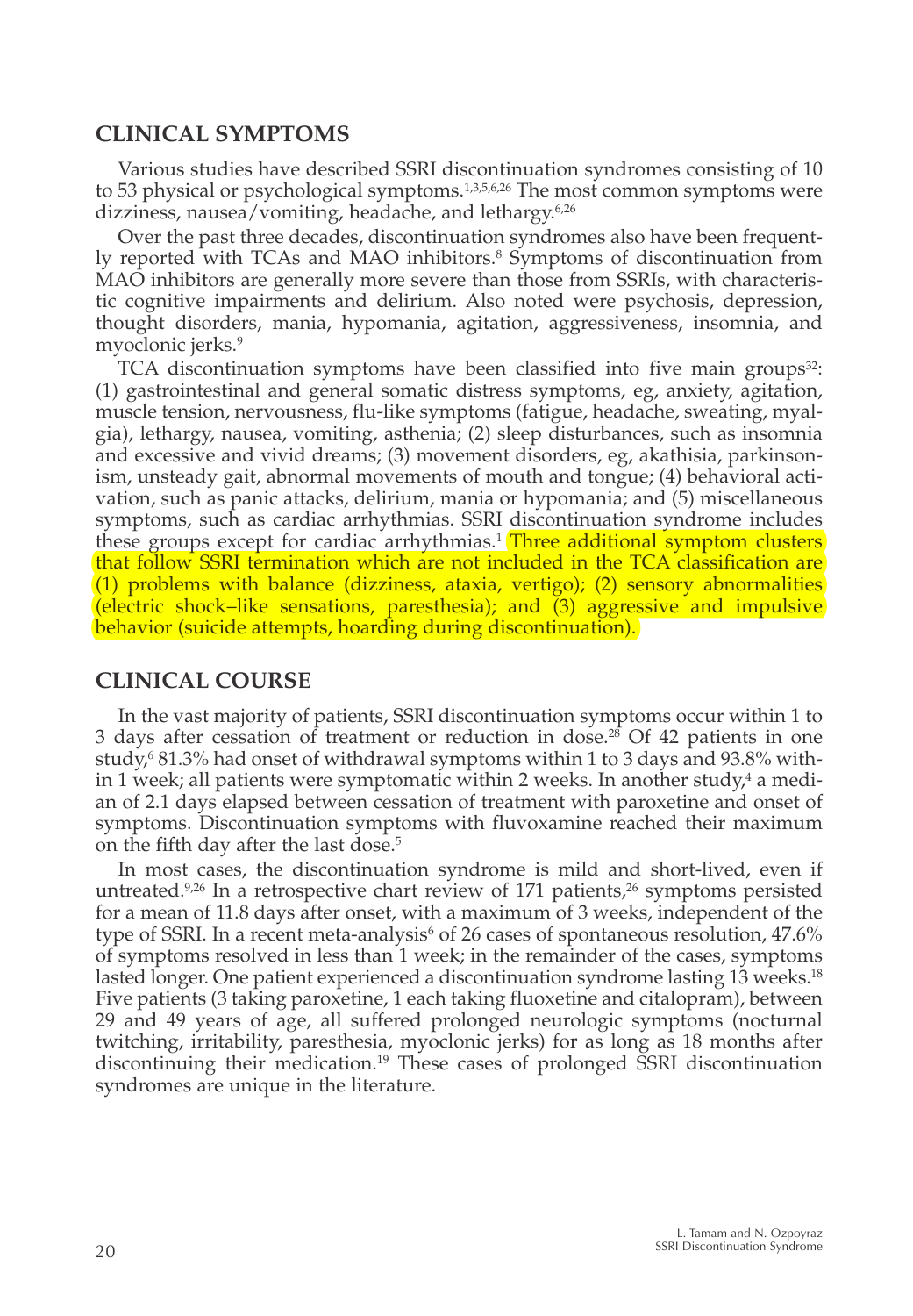#### **CLINICAL FEATURES**

SSRI discontinuation syndromes usually appear after at least 4 weeks of treatment.<sup>33</sup> In a study of 171 patients,<sup>26</sup> the syndrome did not occur when treatment lasted fewer than 7 weeks. In addition, extending SSRI exposure beyond 6 months did not seem to increase the risk of the syndrome. These findings support the hypothesis that a minimum period is required to establish new physiologic conditions related to drug administration but that drug-related changes are stable at once.<sup>27</sup>

Despite a few reports to the contrary, $34$  most research has concluded that neither age nor sex appears to influence the incidence rate or nature of discontinuation symptoms.<sup>1,26,27</sup> Indeed, the syndrome has been observed among neonates, $34-36$  children, and adolescents.16 Discontinuation symptoms in newborns included agitation, restlessness, poor feeding and sleep patterns, constant crying, and enhanced startle reaction.35,36 Mild and transitory postnatal complications (jitteriness, irritability, sleep disturbances) were observed in 13% of 115 infants whose mothers had taken fluoxetine in the third trimester of pregnancy.34 A 9-year-old boy experienced withdrawal symptoms associated with abrupt paroxetine discontinuation.16 Compared with that in adults, the higher rate of drug metabolism in children may make them more vulnerable to withdrawal symptoms within a short time after abrupt tapering of paroxetine.

#### **PATHOGENESIS**

The mechanisms underlying SSRI discontinuation syndrome are not clearly defined, but several possibilities have been proposed, $1,10-12$  including four main hypotheses<sup>37</sup>: a decrease in available serotonin, secondary effects on other neurotransmitters, individual differences in patients, and cholinergic rebound.

The simplest explanation is a decreased level of serotonin in synapses and synaptic vesicles. This deficiency takes different clinical forms depending on the type of SSRI.33,37 There appears to be a meaningful relationship between the plasma half-lives of SSRIs (fluoxetine, 2–6 days; paroxetine, 10–21 hours; sertraline, 26 hours; citalopram, 33 hours; fluvoxamine, 15–22 hours) and the occurrence of discontinuation syndrome on abrupt discontinuation or interruption of treatment.<sup>2,27</sup> The syndrome is most common with paroxetine, which has the shortest half-life and no active metabolites, and relatively uncommon with fluoxetine, which has the longest half-life of SSRIs and an active metabolite, norfluoxetine, that further extends this half-life from 7 to 17 days.11 Although the half-life of sertraline is similar to that of paroxetine, an active metabolite (desmethylsertraline, with a half-life of 62 to 104 hours) may explain its lower propensity to cause discontinuation syndrome.<sup>1</sup> Many studies have demonstrated a pattern of symptom emergence and increased severity that parallels the drugs' plasma half-lives, strongly suggesting that half-life is most important to the occurrence of discontinuation syndrome.1,26,27,33,37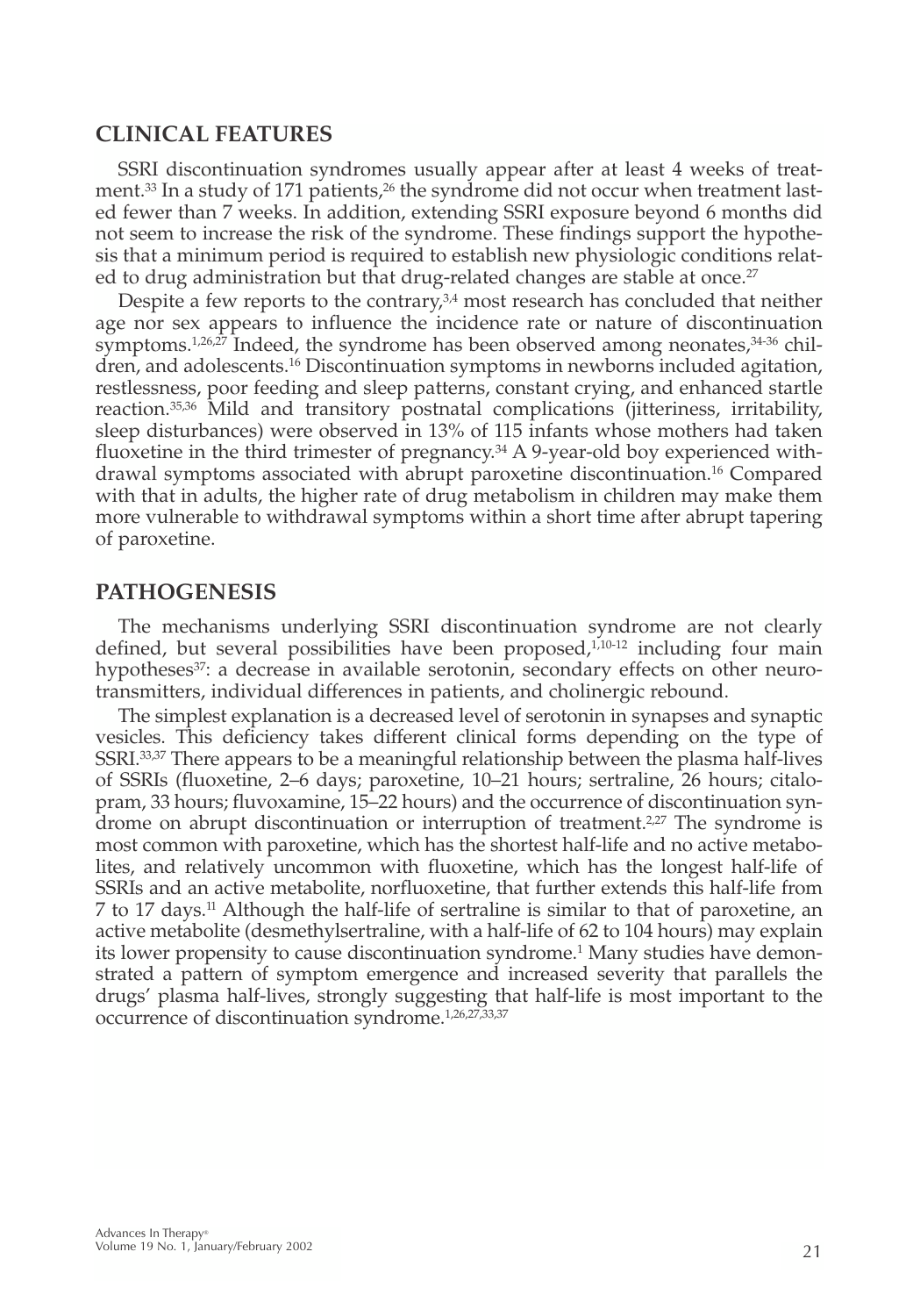Another possible pathogenetic factor is an autoinhibition feature of some SSRIs.1 Both paroxetine and fluoxetine are metabolized by cytochrome P450 2D6 enzymes and inhibit their own metabolism.2 This results in nonlinear kinetics and disproportionate declines in plasma concentrations during drug discontinuation.28 The short half-life and marked autoinhibition of paroxetine accelerate the decline of plasma levels that predisposes to rapid appearance of discontinuation syndrome. Despite marked autoinhibition properties, however, the long half-life and active metabolite of fluoxetine prevent significant occurrence of SSRI discontinuation syndrome.1

Another serotonergic hypothesis suggested that the reuptake blockade of serotonin will result over time in the down-regulation (desensitization) of postsynaptic serotonin receptors.12 Reversal of serotonin reuptake blockade may restore possible acute enhancement of serotonin reuptake activity on discontinuation of SSRI and acutely deplete synaptic serotonin. These changes could be closely associated with discontinuation symptoms.<sup>10</sup>

A hyposerotonergic state due to withdrawal of SSRIs is proposed to have direct or indirect effects on other neurotransmitter systems such as acetylcholine, gammaaminobutyric acid, norepinephrine, and dopamine, resulting in a variety of clinical symptoms.12 Readaptation of these neurotransmitter systems takes about 2 to 3 weeks, which correlates with spontaneous alleviation of discontinuation symptoms.

Individual genetic or psychological differences are also accepted as contributing to SSRI discontinuation syndrome.<sup>25,37</sup> For example, 15% of the population lacks a serotonin transporter gene; therefore, the perturbing effects of treatment and its discontinuation are likely to be different for these individuals.37 Genetic polymorphisms within the cytochrome P450 enzyme system may also be responsible for individual differences, as the 2D6 isoenzyme is involved in the metabolism of citalopram, fluoxetine, and paroxetine. Psychological characteristics like cognitive status may influence how patients perceive the severity of discontinuation symptoms and whether they decide to report the symptoms to their doctors.<sup>1</sup>

Cholinergic rebound is believed to be a major contributor to TCA discontinuation syndrome<sup>8,9</sup> and may account for the relatively frequent occurrence of SSRI discontinuation syndrome with paroxetine, which has the highest affinity for cholinergic receptors (approximately the same as TCAs).<sup>9</sup> Nevertheless, in two patients, desipramine (a TCA with muscarinergic-receptor affinity similar to that of paroxetine) could not reverse discontinuation symptoms associated with paroxetine, thus calling into question the cholinergic-rebound theory as the sole explanation for the SSRI discontinuation syndrome.<sup>17</sup>

# **DIAGNOSIS AND CLINICAL IMPLICATIONS**

When initiating antidepressant therapy with an SSRI, a physician must consider the risk of discontinuation syndrome during or at the termination of treatment $38-40$ and thus avoid failing to recognize symptoms.

Missing even a dose of an SSRI might lead to discontinuation syndrome.39 As many patients do not report a missed dose unless they are persistently and directly questioned, anxiety, irritability, fatigue, and insomnia may be interpreted as depressive symptoms and mistaken for a relapse of the depressive episode. This, in turn, may lead to recommencement of a discontinued treatment, an increase in dosage,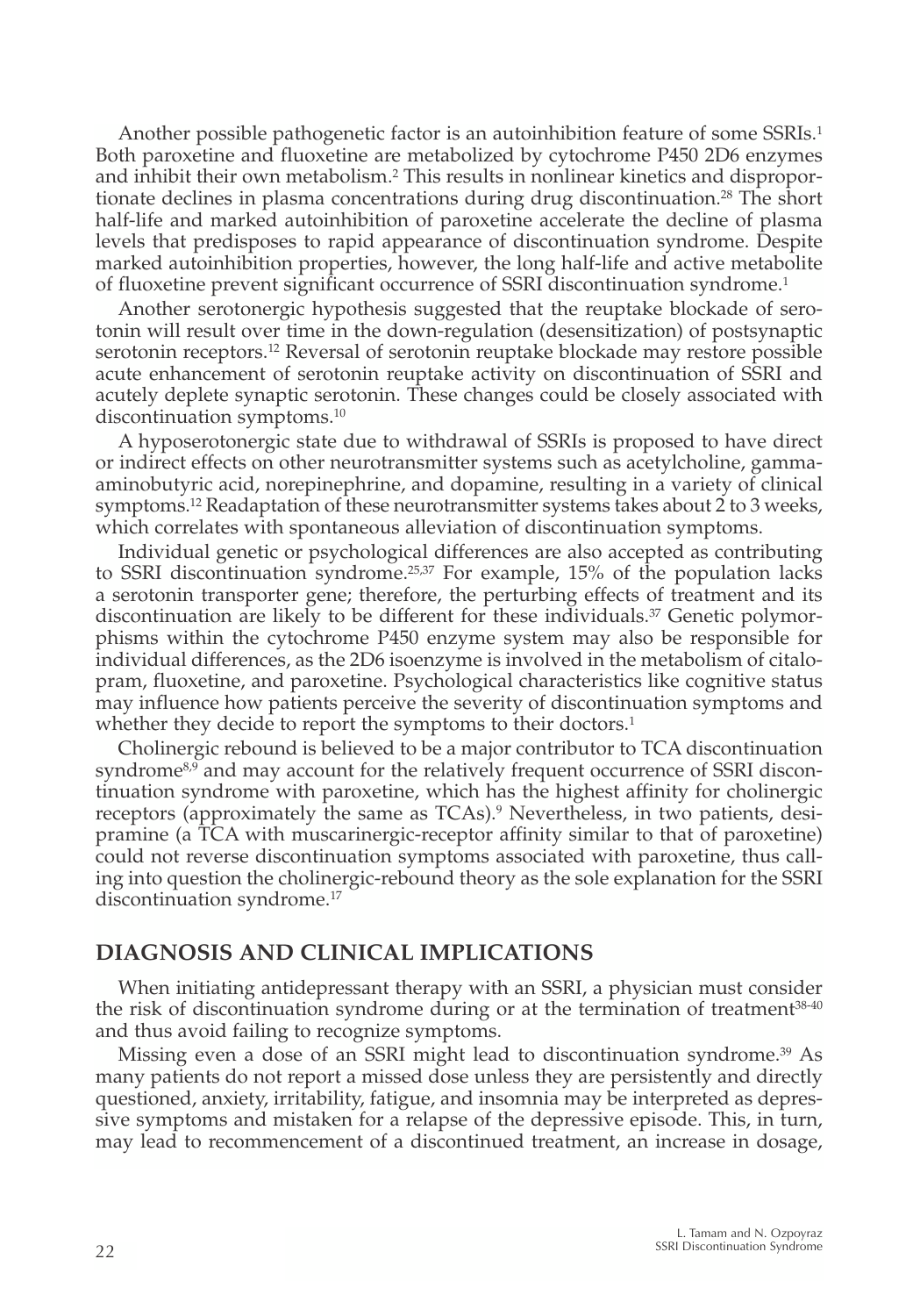a change in drug, or addition of a new drug. Moreover, because this syndrome involves mainly physical symptoms, patients may be subjected to costly and unnecessary diagnostic tests. Recognition of the link between discontinuation symptoms and drug cessation may make patients reluctant to use antidepressants and bolster their misbelief that all psychotropics are addictive.<sup>39</sup>

On the basis of literature findings, diagnostic criteria for SSRI discontinuation syndrome have been proposed in two articles (Table 2).

#### **Table 2. Proposed Diagnostic Criteria for SSRI Discontinuation Syndrome**

**A.** Discontinuation of or reduction in dose of an SSRI after at least 1 month of use

**B.** Two or more of the following symptoms appear within 1 to 10 days of Criterion A

- (within 1 to 7 days according to Black et al) **(Haddad, 1998)**<sup>1</sup> **(Black et al, 2000)**<sup>6</sup> **1.** Dizziness or lightheadedness **1.** Dizziness, lightheadedness, vertigo, or feeling faint **2.** Nausea or vomiting **2.** Nausea and/or emesis **3.** Headaches **3.** Headache **4.** Lethargy **4.** Visual disturbances **5.** Anxiety or agitation **5.** Anxiety **6.** Tingling (ie, paresthesia), numbness, **6.** Shock-like sensations or paresthesia or electric shock–like sensations **7.** Tremor **7.** Tremor **8.** Sweating **8.** Fatigue **9.** Insomnia **9.** Insomnia **10.** Irritability **10.** Irritability **11.** Vertigo **11.** Gait instability **12.** Diarrhea **12.** Diarrhea
- **C.** Criterion B symptoms cause clinically significant distress or impairment in social, occupational, or other important areas of functioning
- **D.** The symptoms are not due to a general medical condition and are not better accounted for by recurrence of the mental disorder for which an SSRI was originally prescribed, or by concurrent discontinuation (or reduction in use) of another psychoactive substance\*

\* Criterion D is included in Haddad's criteria as two separate items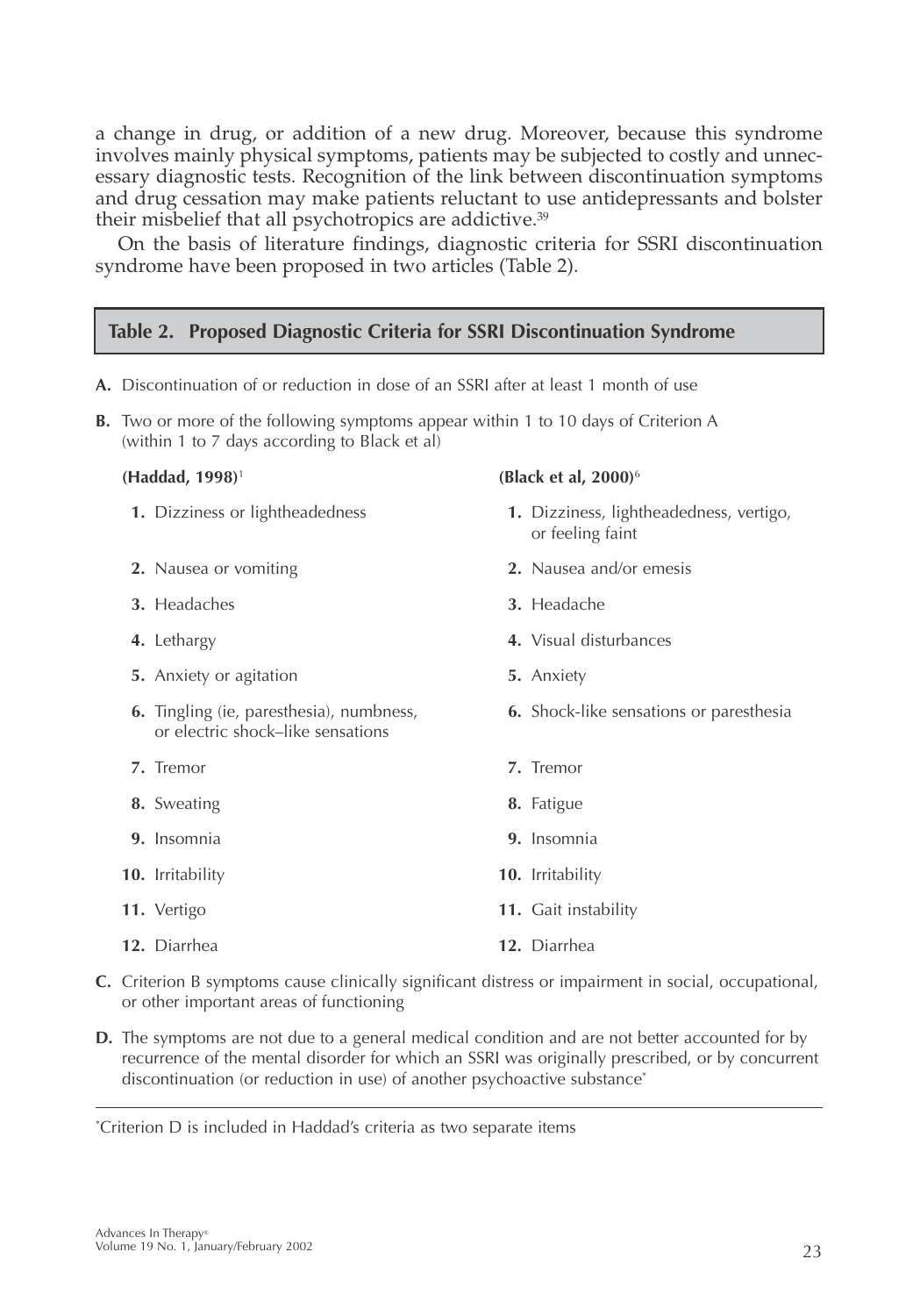## **TREATMENT AND PREVENTION**

Several strategies have been suggested to manage discontinuation symptoms associated with SSRIs.38 First, patients should be told that the symptoms are likely to be short-lived and mild; at this point, patients need only reassurance. An educational intervention conveying appropriate messages may help them cope with these side effects.39 Compliance with therapy then plays a major role. Patients should consistently be reminded of the importance of taking their medication regularly, as even intermittent noncompliance (missing a single dose of SSRIs with short half-lives) can lead to discontinuation symptoms. Specific points addressed to patients may include<sup>39</sup>: (1) it will take 2 to 4 weeks before you notice beneficial effects; (2) you should continue taking the medication even after you begin to feel better; (3) check with your physician before you stop taking the antidepressants; (4) take the medication as directed; and (5) call your physician with questions.

When treatment has been successfully completed, all SSRIs, excluding fluoxetine, venlafaxine, nefazodone, mirtazapine, and other serotonergic drugs, should be tapered slowly to the minimum therapeutic dose and then terminated. Often, the final dose of many SSRIs must be lower than the starting dose.<sup>38</sup>

The rate of tapering should depend on the drug's pharmacologic profile, current dose, and duration of treatment.8,12 Because of its increased potential for discontinuation syndrome, paroxetine should be tapered with special slowness and the rate estimated according to the patient's compliance, clinical status, and severity of possible symptoms.39 Sometimes, despite slow tapering, symptoms may still emerge, whereupon the original dose must be reinstated and tapering extended for weeks, if necessary.41 As reports about the effectiveness of starting a different SSRI at this phase are contradictory, the original SSRI should be reinstated until further evidence accumulates.1 If side effects or severe discontinuation symptoms render continuing the original drug untenable, substituting fluoxetine, which has an extended half-life, for other SSRIs is an option. During treatment of discontinuation syndrome, reinstatement of SSRIs usually leads to resolution of symptoms within 24 to 48 hours.

In addition to these strategies, several case reports suggest that diphenhydramine (for muscle spasms, extrapyramidal symptoms), benzodiazepines (for insomnia and anxiety), ondansetron (for nausea, vomiting, diarrhea, and headache), and ginkgo biloba extract (for vertigo, dizziness) be used for discontinuation symptoms. $1,23,42$ 

#### **CONCLUSIONS**

All SSRIs, a first-line treatment option in many psychiatric disorders, can produce discontinuation syndrome after abrupt cessation of the drug or during reduction of the dose before termination. To facilitate proper diagnosis and avoid unnecessary therapeutic or diagnostic interventions, physicians who prescribe SSRIs should become familiar with these symptoms. The most appropriate approach to therapy for discontinuation syndrome entails educating patients and reassuring them that this is a reversible condition, reinstating the original SSRI, and further slowing the rate of tapering.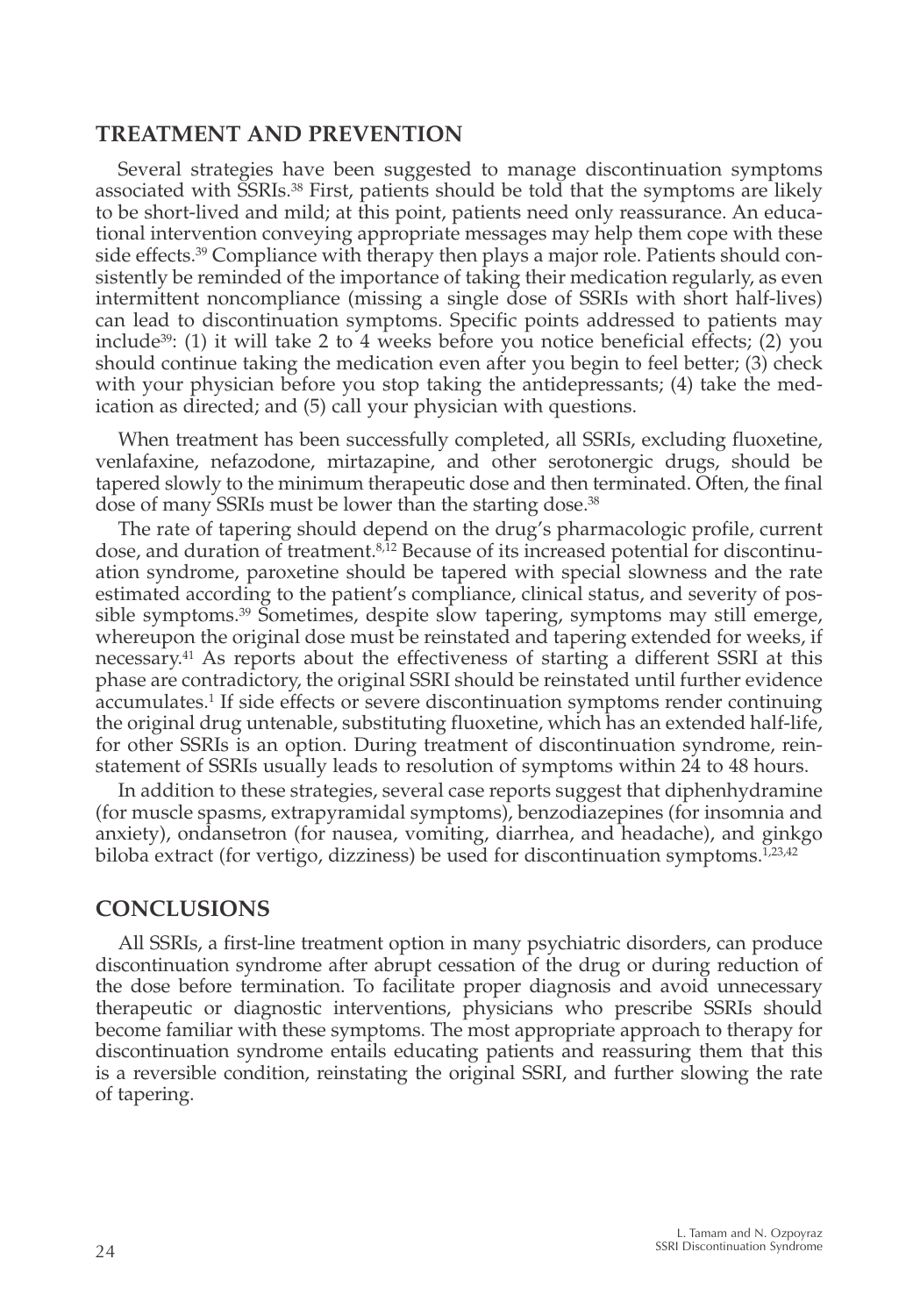# **REFERENCES**

- 1. Haddad P. The SSRI discontinuation syndrome. *J Psychopharmacol.* 1998;2:305-313.
- 2. Preskorn SH. *Clinical Pharmacology of Selective Serotonin Reuptake Inhibitors.* Professional Communications Inc; 1996.
- 3. Stahl MMS, Lindquist M, Peterson M, et al. Withdrawal reactions with selective serotonin reuptake inhibitors as reported to the WHO system. *Eur J Clin Pharmacol.* 1997;53:163-169.
- 4. Price JS, Waller PC, Wood SM, Mackay AV. A comparison of post-marketing safety of four selective re-uptake inhibitors including the investigation of symptoms occurring on withdrawal. *Br J Clin Pharmacol.* 1996;42:757-763.
- 5. Black DW, Wesner R, Gabel J. The abrupt discontinuation of fluvoxamine in patients with panic disorder. *J Clin Psychiatry.* 1993;54:146-149.
- 6. Black K, Shea C, Dursun S, Kutcher S. Selective serotonin reuptake inhibitor discontinuation syndrome: proposed diagnostic criteria. *J Psychiatry Neurosci.* 2000;25:255-261.
- 7. Hindmarch I, Kimber S, Cockle SM. Abrupt and brief discontinuation of antidepressant treatment: effects on cognitive function and psychomotor performance. *Int Clin Psychopharmacol.* 2000;15:305-318.
- 8. Haddad P, Lejoyeux M, Young A. Antidepressant discontinuation reactions. *BMJ.* 1998;316: 1105-1106.
- 9. Lejoyeux M, Ades J. Antidepressant discontinuation: a review of the literature. *J Clin Psychiatry.* 1997;58(suppl 7):11-16.
- 10. Lane RM. Withdrawal symptoms after discontinuation of selective serotonin reuptake inhibitors. *J Serotonin Res.* 1996;3:75-83.
- 11. Rosenbaum JF, Fava M, Hoog SL, Ascroft RC, Krebs WB. Selective serotonin reuptake inhibitor discontinuation syndrome: a randomized clinical trial. *Biol Psychiatry.* 1998;44:77-87.
- 12. Zajecka J, Tracy KA, Mitchell S. Discontinuation symptoms after treatment with serotonin reuptake inhibitors: a literature review. *J Clin Psychiatry.* 1997;58:291-297.
- 13. Skaehill PA, Welch EB. SSRI withdrawal syndrome. *Consult Pharm.* 1997;12:1112-1118.
- 14. Benazzi F. Mirtazapine withdrawal symptoms. *Can J Psychiatry.* 1998;43:525.
- 15. Boyd IW. Venlafaxine withdrawal reactions. *Med J Aust.* 1998;169:91-92.
- 16. Diler RS, Tamam L, Avci A. Withdrawal symptoms associated with paroxetine discontinuation in a 9-year old boy. *J Clin Psychopharmacol.* 2000;20:586-587.
- 17. Fava GA, Grandi S. Withdrawal syndromes after paroxetine and sertraline discontinuation. *J Clin Psychopharmacol.* 1995;15:374-375.
- 18. Frost L, Lal S. Shock-like sensations after discontinuation of selective reuptake inhibitors. *Am J Psychiatry.* 1995;152:180.
- 19. Green B. Persistent adverse neurological effects (PANES) following SSRI discontinuation. Psychiatry On-line, 2000. Available at: http://www.priory.com/psych/panes.htm. Accessed November 2001.
- 20. Koopowitz LF, Berk M. Paroxetine induced withdrawal effects. *Hum Psychopharmacol.* 1995; 10:147-148.
- 21. Lauber C. Nefazodone withdrawal symptoms. *Can J Psychiatry.* 1999;44:285-286.
- 22. Louie AK, Lannon RA, Ajari LJ. Withdrawal reactions after sertraline discontinuation. *Am J Psychiatry.* 1994;151:450-451.